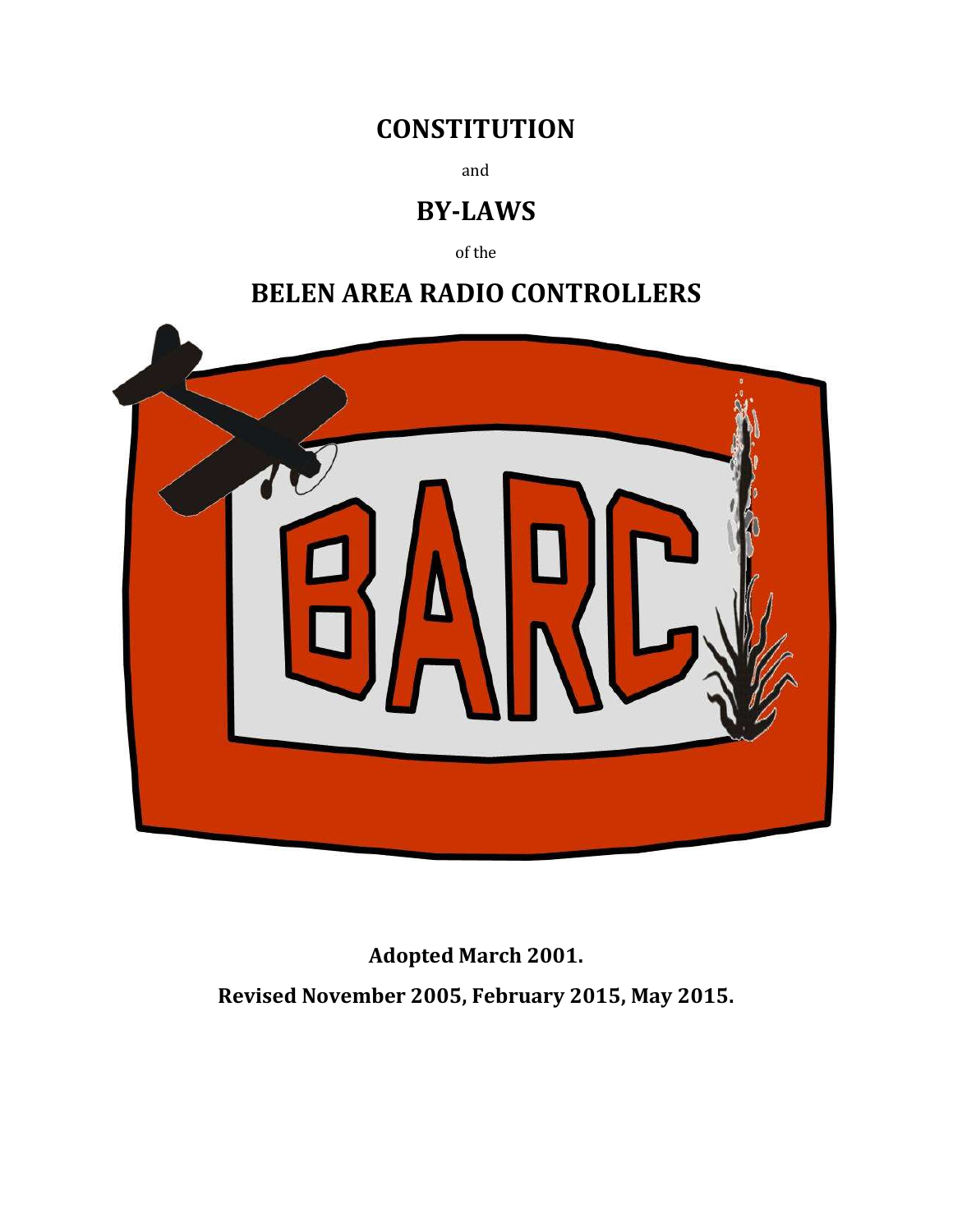#### ARTICLE I - ORGANIZATION

#### SECTION 1. Name

The name of this organization shall be the "BELEN AREA RADIO CONTROLLERS." (BARC)

#### SECTION 2. Purpose

The purpose of this organization shall be to promote radio controlled model aircraft building and flying in the general Belen, NM area. To aid in so far as possible, the National Program of the *Academy of Model Aeronautics* (AMA), and to support the continuing advancement of model aviation in all phases for the purpose of education, pleasure and recreation, on a non-profit basis.

#### SECTION 3. Office

The principle office of this organization shall be located at the current secretary's address.

## ARTICLE II - MEMBERSHIP / FEES & DUES

## SECTION 1. Membership

Active membership shall be granted to all individuals provided the following requirements are met:

(a) Be nominated by a club member and voted in by a majority of members in good standing at any official meeting.

(b) Have paid all fees and/or dues including A.M.A. dues.

1). An associate membership is a person and spouse\business owner and spouse that sponsors BARC by donating \$100 or more annually. The associate member will receive an advertisement on the BARC website Friends page.

Non-flying status does not require A.M.A. membership.

2). An associate member may hold office and operate RC equipment providing all other membership requirements have been met and AMA is kept current.

(c) Agree to abide by all duly constituted rules, regulations and procedures adopted by this organization.

1). Effective January 1, 1996, all members must indicate agreement to comply with this section in writing by signing the BARC Membership Roster.

2). A member must sign only one time so long as his/her membership remains in good standing as defined in Article II, Section 4.

## SECTION 2. Dues / Fees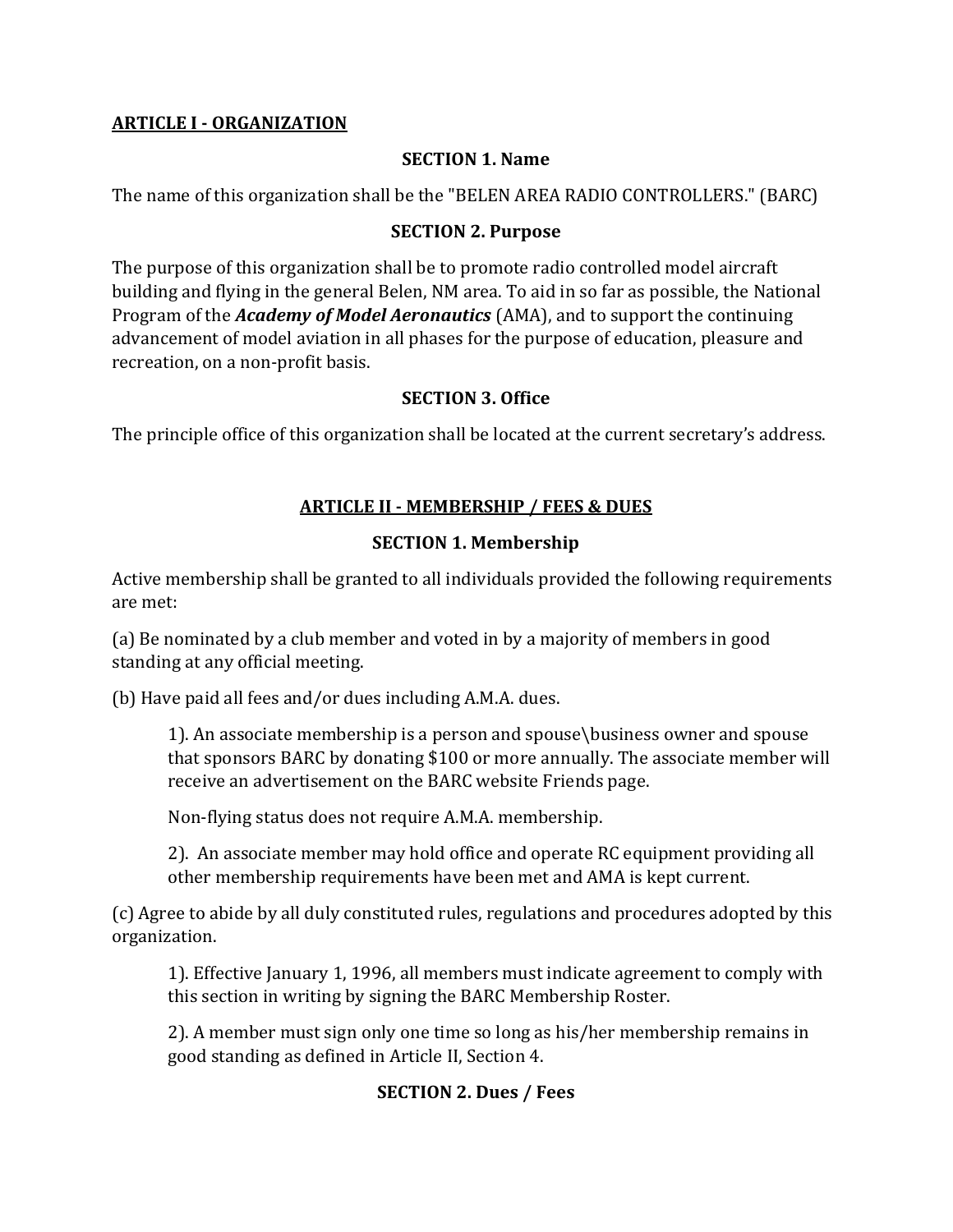(a) There shall be a one-time initiation fee paid by all members beginning January 1991. See BYLAWS, Sec 5b

(b) Juniors (age 18 and under) will pay 1/2 the initiation fee and dues in effect for adult members.

(c) A junior member who converts to regular membership will not be required to pay an additional initiation fee provided all other membership requirements contained herein are met and have not lapsed.

(d) Members joining after July 1, of any calendar year will pay one half (1/2) the annual dues for the balance of the year, The full initiation fee must be paid.

(e) Members joining after November 1 will pay the full annual rate and will receive membership for the remainder of that year, plus membership for the following year.

## SECTION 3.

(a) Annual Dues and initiation fee's shall be determined on a yearly basis and voted on during the November annual Meeting.

(b) Any approved change in the dues/fee structure will become effective on January 1, of the following year.

(c) Annual dues - See BY-LAWS, Section 5.

## SECTION 4.

(a) All dues must be paid by February 1, and become delinquent if not paid by that date. A delinquent member is not entitled to vote, take or hold office or use BARC facilities for any purpose until current dues are paid in full.

(b) A delinquent member may not pay pro-rated dues for a partial year. The full amount in effect as of January 1st of the calendar year in question is required.

(c) A delinquent member is not a member in good standing.

(d) A member who does not remit dues prior to the last day of February of the appropriate calendar year will be dropped from the club roster on March 1st of that year.

## SECTION 5.

Former members who have been dropped for non-payment of dues and who wish to regain their membership must:

(a) Comply with all provisions of Section 1 of this Article.

(b) Pay the \$25.00 initiation fee again and pay the current years new member dues as outlined in Section 2 above.

(c) Be accepted by majority vote at an official meeting.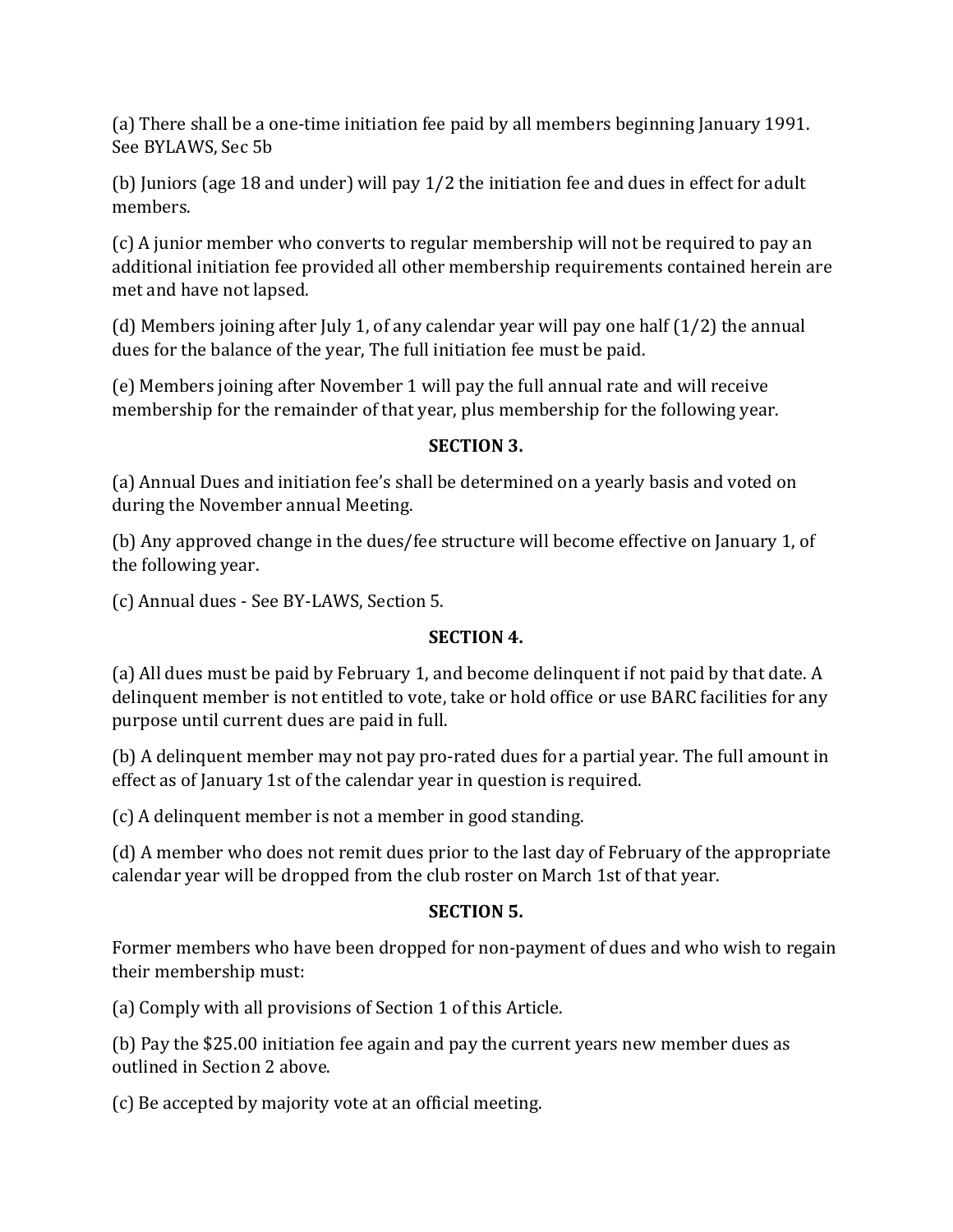#### SECTION 6.

#### Membership Termination:

(a) VOLUNTARY:

1). Non-payment of dues. (Art. II, Sec. 4d). This is automatic and considered a voluntary termination of membership.

2). By written notice to any Club officer at any time. NOTE: Initiation fee(s) will not be refunded. In the event that a member resigns from BARC prior to April 1st, after having paid dues, such member will be entitled to a refund of 1/2 the paid amount and be dropped from the Club roster immediately.

#### (b) INVOLUNTARY:

1). Flagrant and/or repeated violations of safety rules and/or any regulations.

2). Use of highly abusive or obscene language at a club function.

(c) Implementation of Section 6 b, (1) or 2, of this Article must be in accordance with the procedures specified in Appendix I, which, by reference, becomes part of this document.

# ARTICLE III – OFFICERS

#### SECTION 1.

(a) The officers of this organization shall consist of a President, Vice President, Secretary and

Treasurer.

(b) These officers shall have been members in good standing, prior to taking office, for a period of one year or more unless waived by a majority of members at an official meeting.

## SECTION 2.

The President, as required by New Mexico Corporation Commission regulation(s), will appoint Three (3) Directors.

## SECTION 3. Duties of Officers

## (a) PRESIDENT

1). Preside at all official meetings, as dictated by Roberts Rules of Order.

2). Call Special Meetings as deemed necessary.

3). Appoint chairperson(s) and committees as required.

4). Authorize emergency or special expenditures not to exceed \$100.00 in any one instance or \$200.00 in the aggregate for any one month.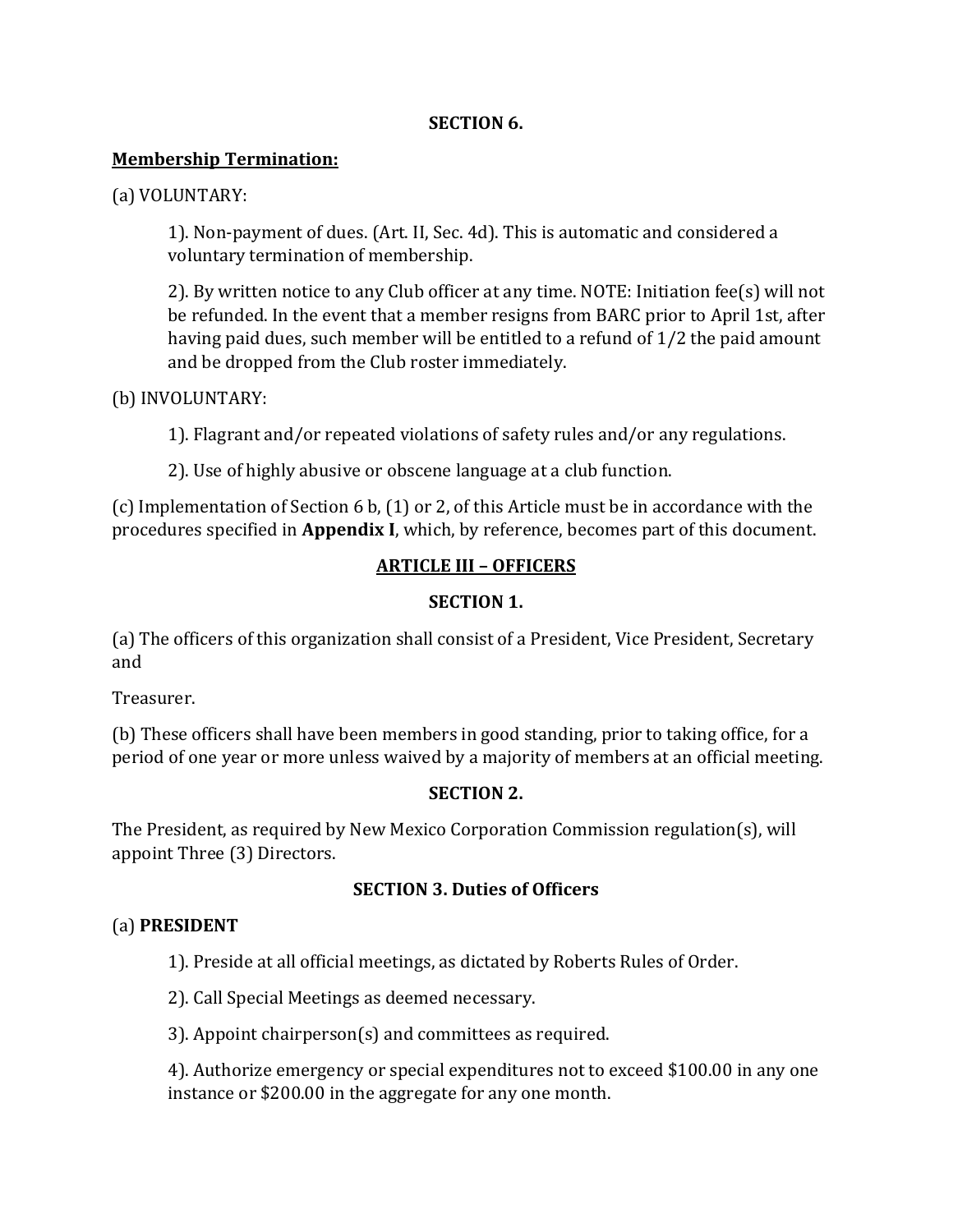a) Any funds thus expended must be reported at the next official meeting.

5). Appoint replacement(s) for officer(s) who are not able to complete their term of office.

# (b) VICE PRESIDENT

1). Act for the President in his absence or at his request.

2). Assume the office of President for the remaining term, should the elected President vacate that office for any reason.

3). Try to provide a 15-minute informational topic or speaker for each monthly meeting.

(c) SECRETARY

1). Keep the minutes of all official meetings and post them to the club website within 7 days following the meeting.

2). Carry out all club correspondence.

3). Maintain a file of all correspondence, records, leases, insurance policies, Constitution /Bylaws, etc.

4). Insure that each flying member is a member in good standing with the A.M.A.

# (d) TREASURER

1). Collect all moneys due, disburse same and keep accurate records of all transactions.

2). Present a report of all transactions to the President and be prepared to report, as required at all regular meetings.

3). An annual financial statement must be submitted to the membership at the November Annual meeting.

4). Keep all club funds in a club checking account. All checks must be signed by the Treasurer and one other club officer, i.e. President, Vice-President or Secretary. (Directors may not co-sign checks).

5). Electronic payment may be made instead of writing a check provided proper receipts are presented to the club treasurer and signed by the treasurer and one other officer.

(e) Necessary expenditures incurred by club officers pursuant to duties enumerated herein are to be reimbursed by BARC.

# ARTICLE IV - ELECTIONS AND MEETINGS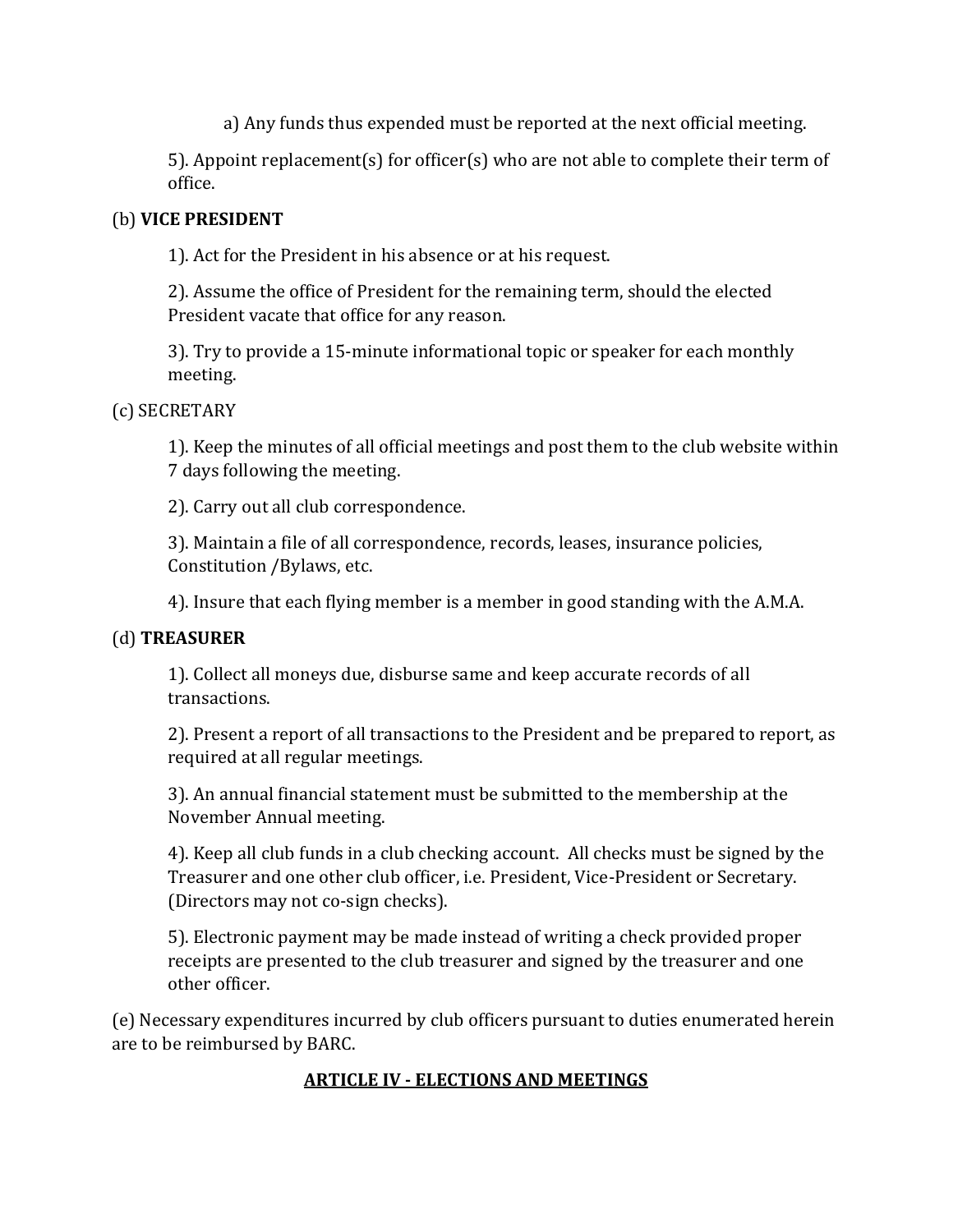#### SECTION 1 - Elections

(a) All officers shall be nominated at the October or November meeting and be elected by secret ballot at the November regular meeting.

(b) Nominations from the floor or in writing will be allowed.

(c) Election by acclamation is permitted provided:

1). 100% of members in good standing present approve a motion to dispense with balloting and elect by acclamation.

(d) Ballots will not be required for an uncontested election.

(e) Elected officers will officially take office on January 1 of the following year for a term of one (1) year.

# SECTION 2. Meetings

(a) MEETINGS will be held at a date, time and place as determined by majority vote. See BY-LAWS, Section (a)6.

1). A Quorum must be present. Ref: By-Laws. Sec. 4.

(b) SPECIAL MEETINGS, called for by the President must be announced to the membership by the most expeditious means possible.

1). A special meeting may deal solely with the specific subject(s) for which it was called and may not be used to circumvent or alter a decision made by majority vote at any official meeting.

2). Decisions made at a SPECIAL MEETING are binding on BARC provided:

A) Said meeting qualifies as an Official Meeting, and

B) At least 51  $%$  of all *members in good standing* were notified of the Special Meeting and it's purpose.

(c) EXECUTIVE MEETINGS may be called at any time by the President to discuss matters of importance to BARC.

1). Matters discussed, or actions taken, pursuant to an EXECUTIVE MEETING, are, in no way binding on BARC or its membership unless brought before the membership during a duly constituted meeting and acted upon accordingly.

2). An EXECUTIVE MEETING may be attended by:

A) The officers prescribed in Art. III, Sec. 1, and, at the discretion of the President,

B) Directors.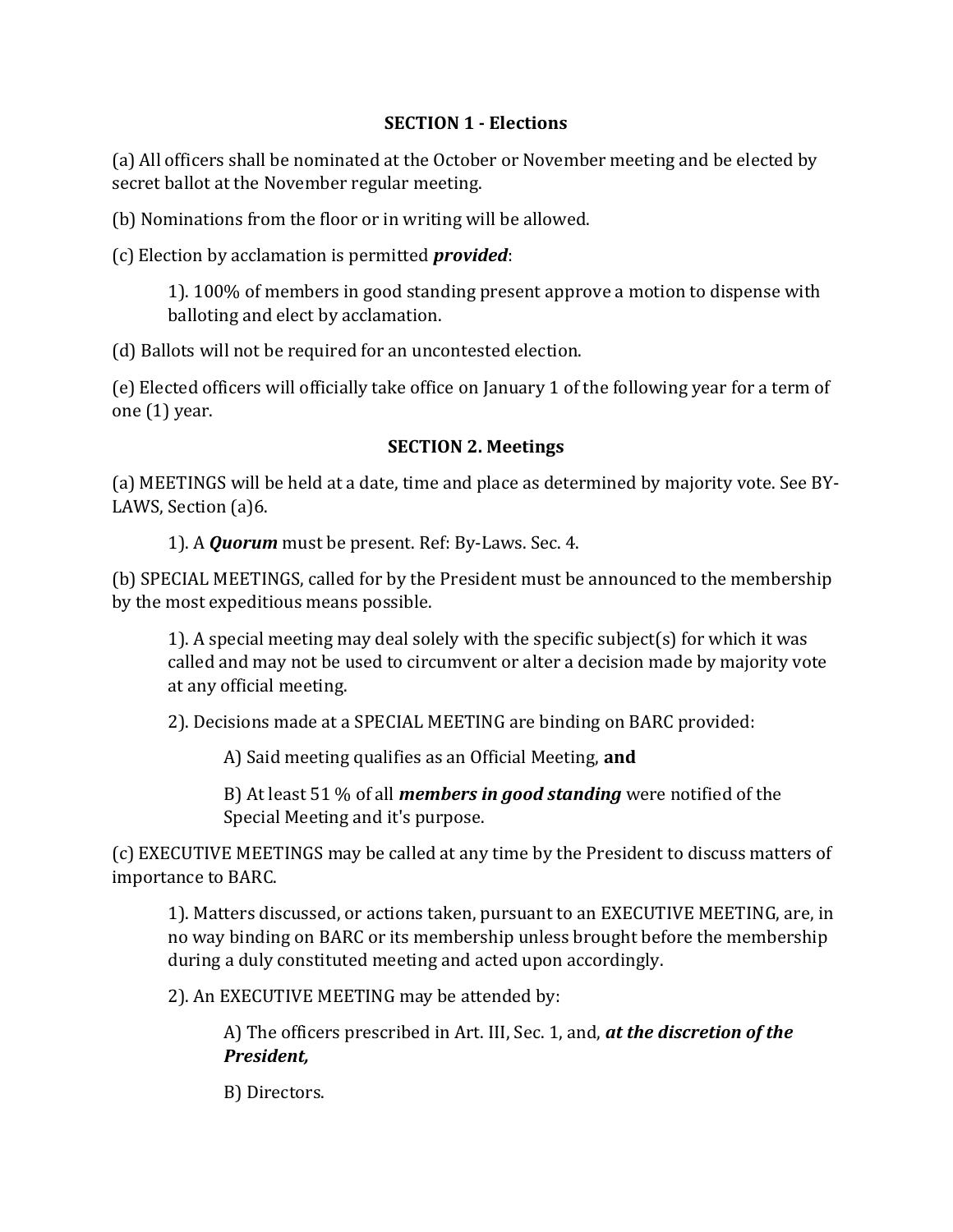(d) A QUORUM for any official meeting will consist of 7 (seven) members in good standing, including the Presiding Officer.

(e) Meeting protocol. (See BY-LAWS, Section 4).

# ARTICLE V –AMENDMENTS

## SECTION 1

(a) This Constitution may be amended at any official meeting by a 2/3 (two-thirds) majority vote of the members present, provided:

1). The subject amendment was submitted in writing at an official meeting at least one month prior to the meeting during which the vote will be taken, and,

2). All requirements, as to the type of meeting, contained elsewhere in these regulations are met.

## SECTION 2. Exceptions

(a) All rules contained in the BY-LAWS section are amendable upon **majority** vote taken at any official meeting as provided for in this document.

1) The requirement that all people, *including guests* who operate RC equipment at the flying field, **hold current A.M.A. membership** cannot be amended except in accordance with Section 1, of Article V.

(b) Article IV, Sec. 2 (a), (meetings) is amendable upon a majority vote taken at any official meeting as provided for in this document. Art. V. Sec. 1, (a), (written notice) does not apply.

# ARTICLE VI - PARLIAMENTARY AUTHORITY

The rules contained in the current edition of Robert's Rules of Order, newly revised, shall govern the Conduct of Business in all cases to which they are applicable and in which they are not inconsistent with these Regulations, or any special Rules of Order, which this organization may adopt.

# ARTICLE VII – DISSOLUTION

Upon the dissolution or final liquidation of the BARC any remaining assets shall be donated to the A.M.A.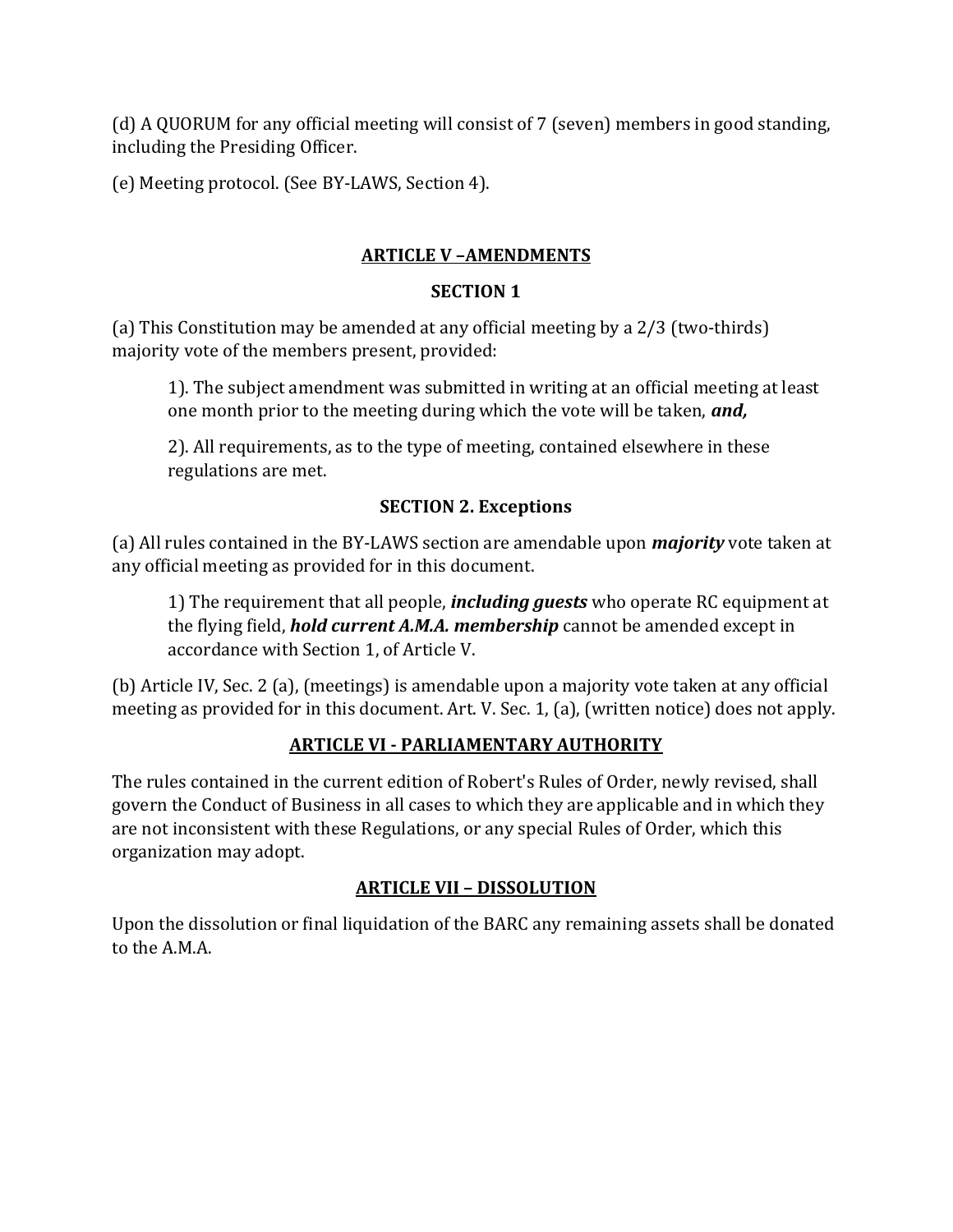# BY-LAWS

# SECTION 1 -Field Rules

(a) All model aircraft operations shall be conducted in accordance with these special club rules and the official A.M.A. safety code.

1) All pilots must be a current member of the A.M.A. and be prepared to show a current A.M.A. membership card to any club member upon request.

2) Alcoholic beverages are strictly forbidden at the club flying field.

3) Guests of club members may fly 3 sessions annually at the club field before having to become a member, not including club sponsored events, providing:

A) The inviting member is present at all times.

B) The member will be responsible for their actions.

C) They are made aware of BARC Field Rules and regulations.

D) They must possess proof of current A.M.A. membership.

(b) All members must:

1) Ensure that all spectators are aware of restricted areas.

2) Leash their pets.

3) See that their pit areas are free from litter, airplane parts, etc. DISPOSE OF YOUR OWN TRASH!

## SECTION 2. Safety

(a) A single straight line (the flight line) shall be established for all flying activity; one side of which is for flying, and the other side for pilots and helpers. The flight line extends to both ends of the parking area.

 (b) Spectators must remain behind the pit area. Only those persons essential to aircraft operation and retrieval will be permitted on the flying side of the flight line or in the pit area.

(c) Deliberate flying behind the flight line or over the pit area is prohibited. An exception is granted for sailplanes. They may also transit the pit and parking area at approximately 75 feet or higher.

(d) Pilot trainees may fly only with experienced and qualified pilots (instructors).

(e) Any accident involving personal injury or damage to property must be reported immediately to a club officer or a member of the safety committee.

(f) Starting or servicing of aircraft and/or engines on the runway is strictly prohibited.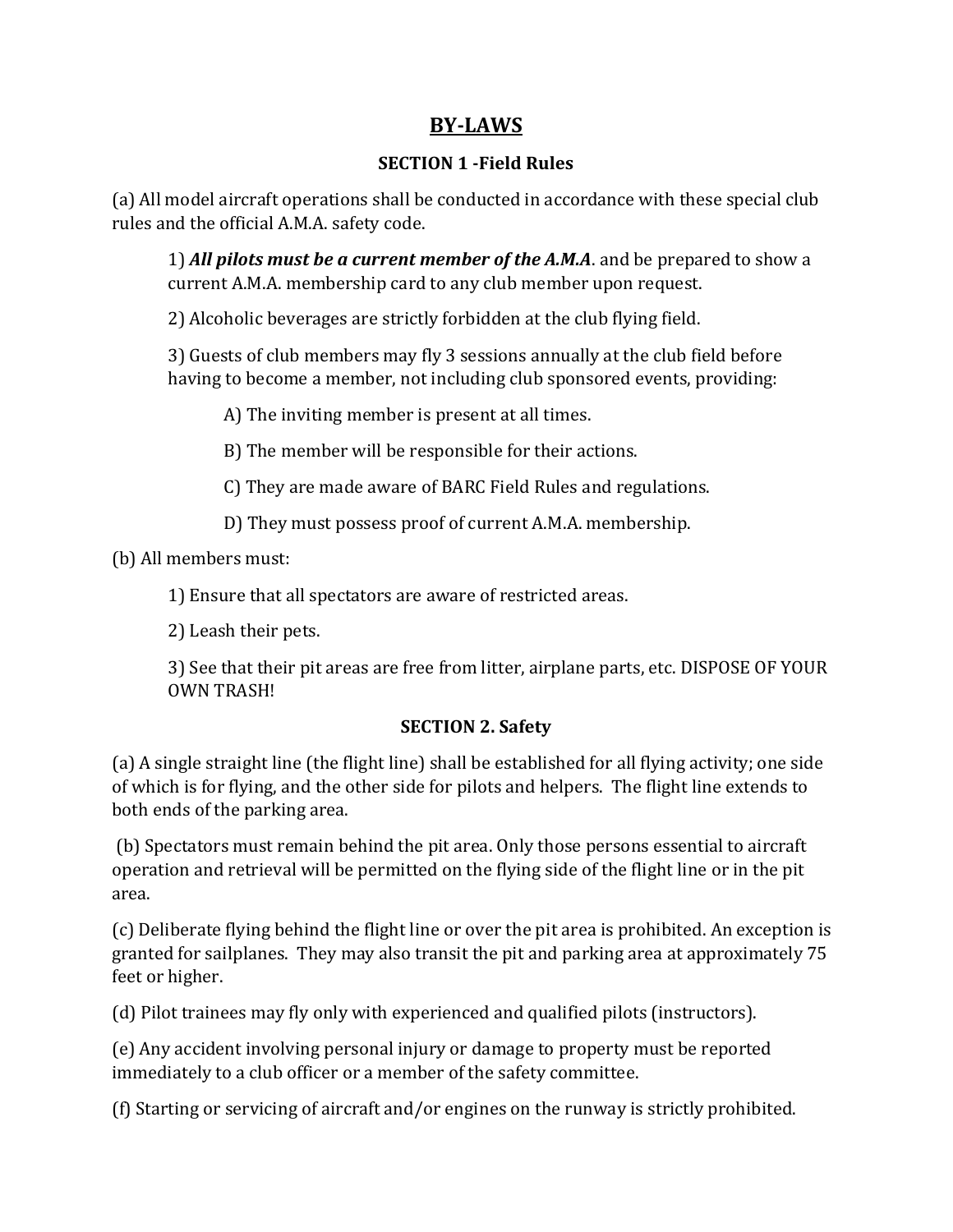(g) All radio controlled aircraft flights must be controlled from a designated point on the flight line adjacent to the runway.

(h) All aircraft must be physically constrained while moving to and from the pit area.

(i) Pilots shall ensure safe clearance onto the runway by looking both ways, then loudly announcing their intent to enter the runway prior to doing so. Suggested: "ON THE RUNWAY'.

(j) Pilots shall loudly announce their intent to land prior to doing so. Suggested: "LANDING! FROM THE (direction) ".

(1) Landing aircraft shall have access to the runway with the following priorities: Pilots should loudly announce...

A) Emergency landings.

B) Dead stick landings.

C) All other landings.

# SECTION 3. Special Rules

(a) All transmitters must be placed in the impound area with their identification pins attached.

(b) Identification pins must be placed on the frequency board while the transmitter is in use.

(c) Each transmitter must have an A.M.A. frequency approved for aircraft use.

(d) No transmitter will be turned on, *for any reason* without the pilots I.D. pin being in the proper frequency position on the frequency board.

(e) Sheltered areas are provided for the benefit of members, not aircraft. Aircraft must be removed from the shade whenever sufficient people are present to warrant doing so.

(f) The total number of pilots flying aircraft in the air, or transmitters turned on, at any one time may not exceed 5 (five).

(g) The total number of transmitters turned on at any one time may not exceed 5 (five).

(h) Radio link systems that do not have conflicting frequency (or channel) issues such as the current 2.4ghz systems and future technology are exempt from the above rules (a), (b), (d), and (g).

# SECTION 4 -Meeting Protocol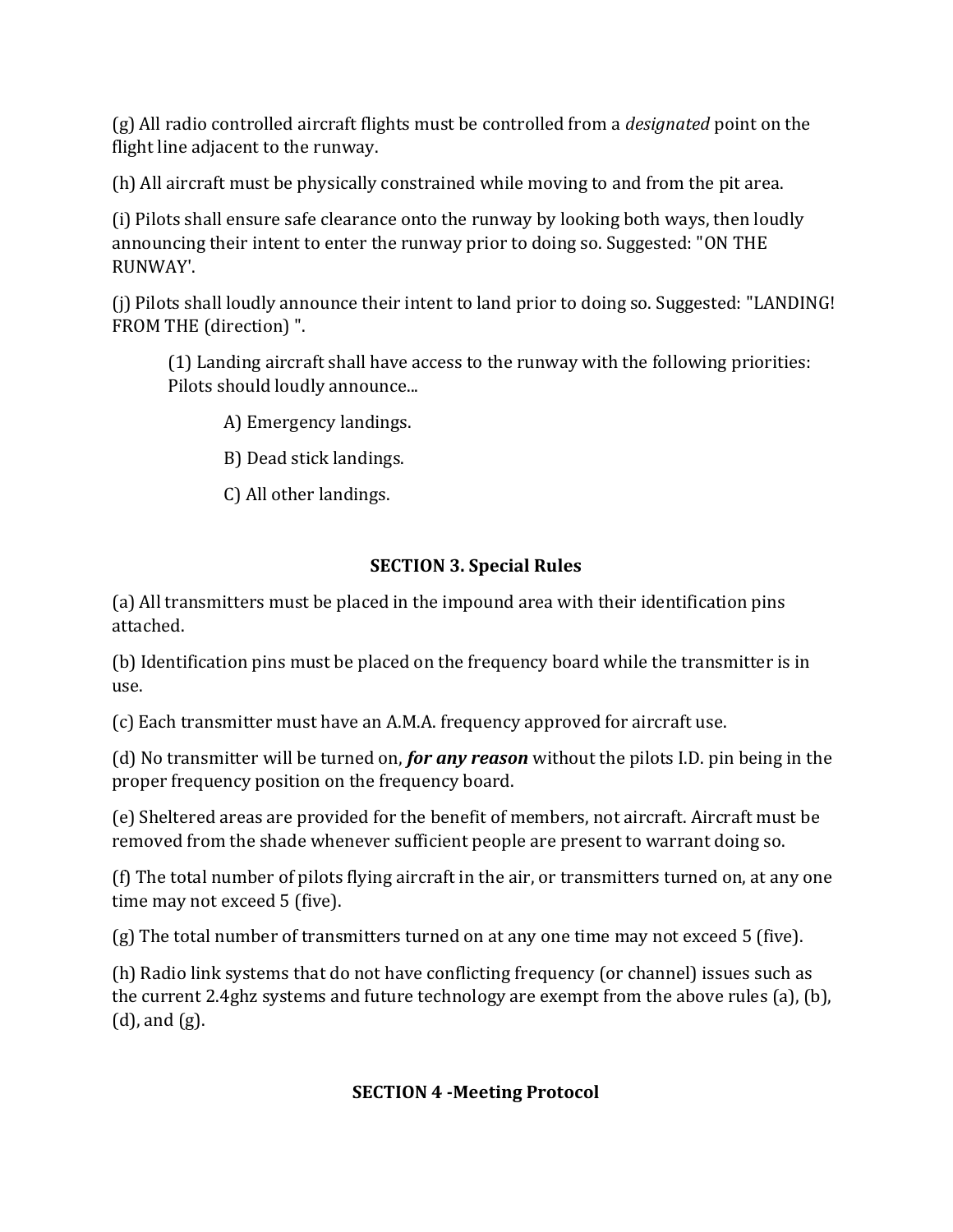(a) The meeting will be called to order promptly at the designated time.

(b) A quorum must be present and so recorded in the official minutes.

1) If a quorum is not present, the presiding official will so note and announce that an official meeting may not take place.

2) If anyone then present has knowledge that a member(s) not yet present had expressed the intention to attend;

3) The presiding official may delay the Call to Order for a period not to exceed fifteen (15) minutes.

4) If, after this additional period of time has elapsed, a *quorum* still is not present, the presiding official will so state and no official meeting may take place.

(c) If, after the convening of an official meeting (a quorum was present) and less than a quorum remains, the meeting may not continue to conduct official business and must be terminated. Actions taken while a quorum was still present are valid.

(d) An applicant for membership who completes all requirements for membership may count towards a quorum immediately upon said completion but not retroactively.

(e)Preferred Order of Business (\*Where Applicable)

1) Call to Order

2) Recognition of Guests\*

3) Officer's Reports

A) Minutes of Last Meeting

B) Treasurer's Report

4) Induct New Members\*

5) Old Business

A) Committee(s) Report(s)\*

6) New Business

7) Adjourn

8) Special Presentations\*

## SECTION 5

(a)Annual dues, as established under Article 11, Section 3, are hereby set as follows:

1) Regular membership dues will be set annually. (Currently \$25.00)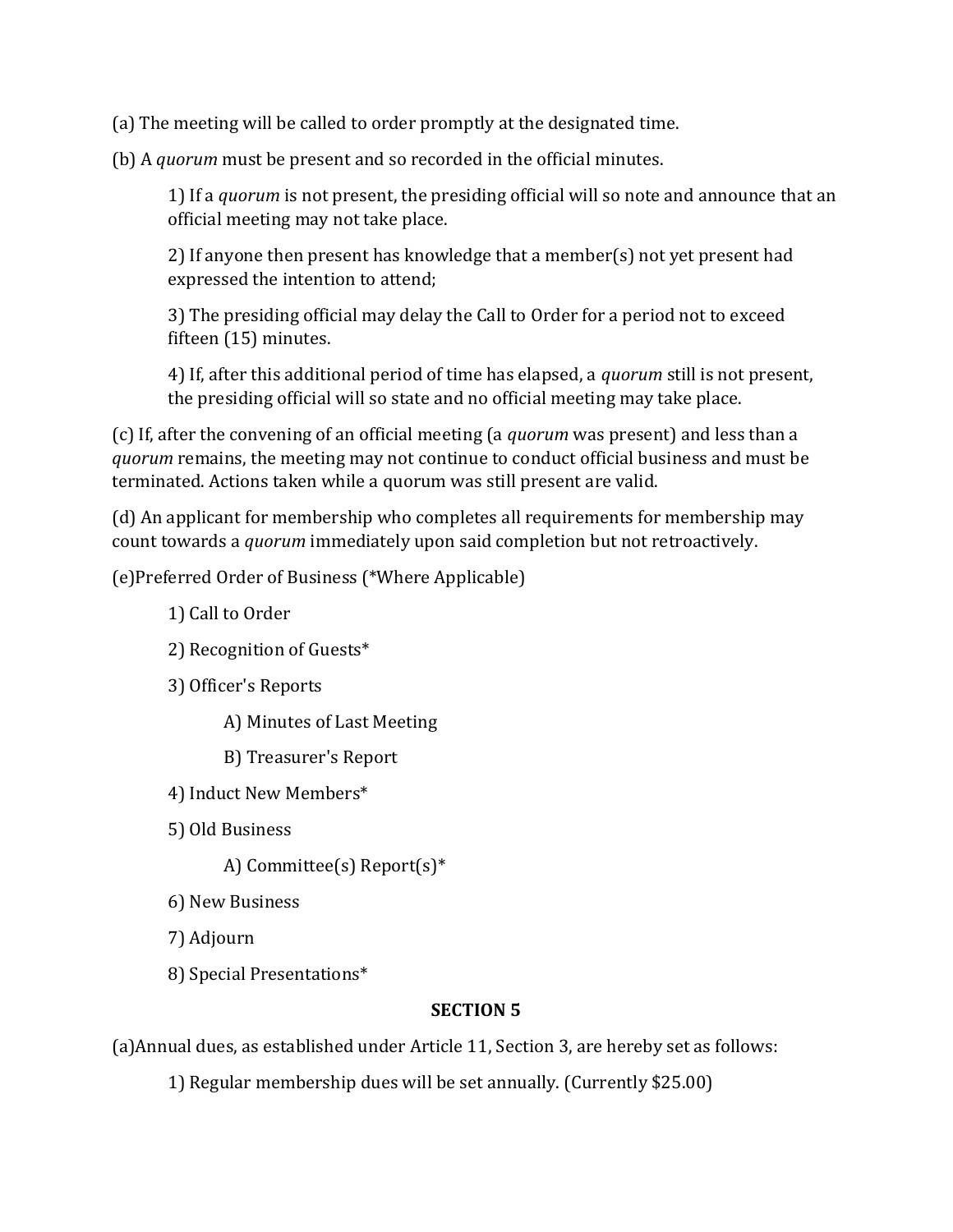2) Junior membership is any person under 18. Dues of 50% of regular membership (Currently \$12.50)

3) Family (household) membership includes spouse and Children under 18 and dues will be set annually. (Currently \$35.00) Family membership will be treated as an entity and will have one vote.

4) An associate membership is a person or business owner and spouse that sponsors BARC by donating \$100 or more annually and will receive an advertisement on the BARC website Friends page. Nonflying status does not require A.M.A. membership.

5) Initiation Fee. Effective: January 1. 1991 is: \$25.00.

6) Regular Meeting: Date: Third Tuesday of each month except December. Time: 7:00 PM

Location: As stated on the club website.

## APPENDIX I

#### SECTION 1 - Procedure

Involuntary Termination of membership will be effected as follows:

(a) Any BARC member in good standing may, either by motion from the floor at an official meeting, or, in writing at any time, invoke the provisions of ARTICLE II, Sec. 6 b by clearly and completely alleging all pertinent information.

(b) The **Allegation** must contain:

1) Name of offender.

2) Precise nature of the offense.

3) Date, Time, and Place of the offending action.

(c) The member charged will be notified on the pending action in an expeditious manner.

(d) A 2/3 vote of members present is required to remove anyone from the membership roles of BARC pursuant to ARTICLE II, Section 6 b.

(e) This vote may be taken at any official meeting as provided for in these regulations.

(f) The meeting and vote must be held within 90 days of the infraction or incident giving rise to the removal proceedings, or, within 90 days of the time such cause becomes known.

1) There is no minimum time period required prior to taking action.

2) The person making the Allegation may not preside at a meeting during deliberations pertaining to removal proceedings.